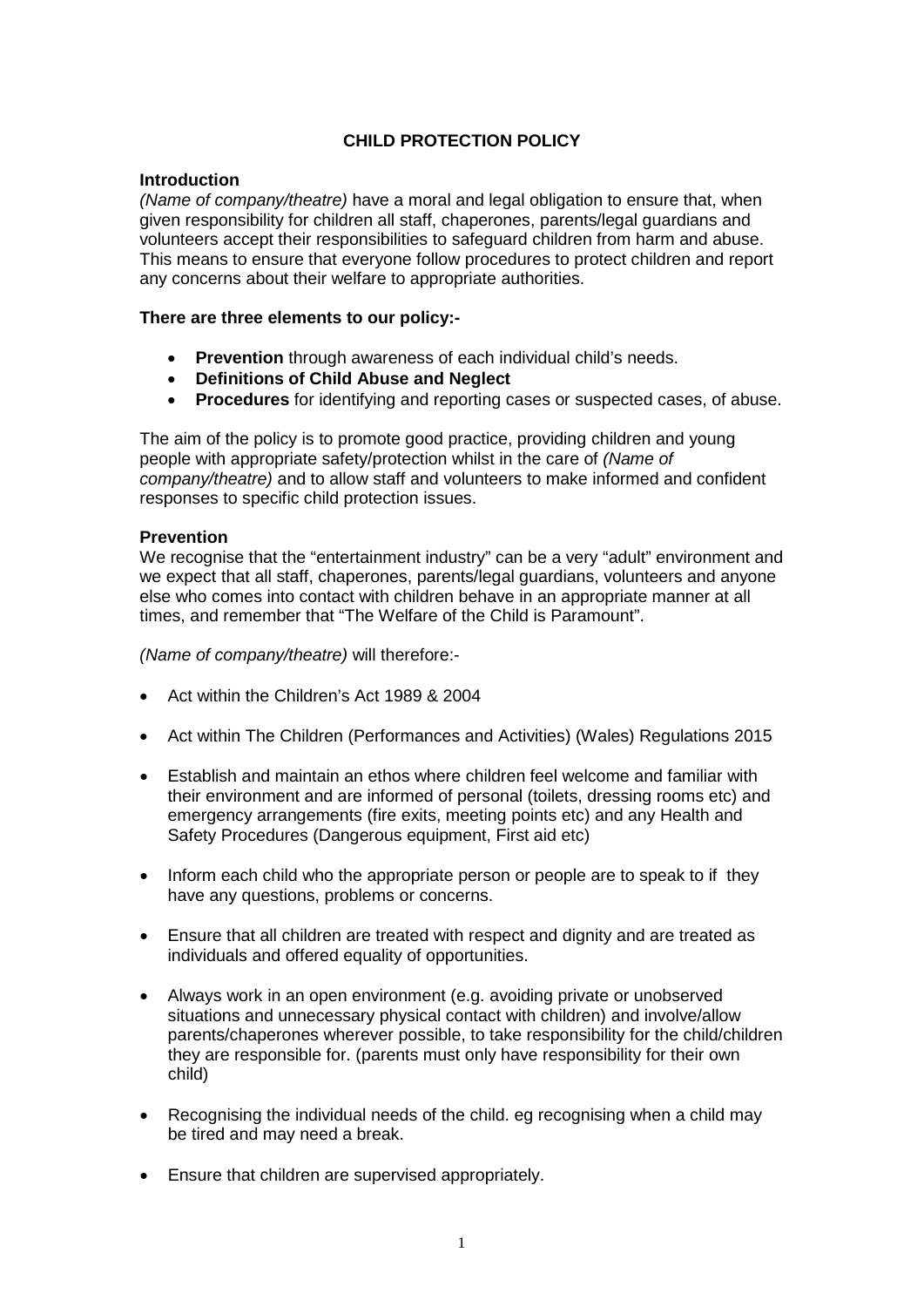- Ensure that all Chaperones are registered with the local authority in which they reside and have an enhanced DBS check.
- Ensure all crew and staff coming into close contact with a child are DBS checked.
- Ensure that all staff and crew who don't necessarily have close contact with children but who are assisting in the production are aware of their conduct around children.

#### **Definitions of Child Abuse and Neglect**

A child is abused or neglected when somebody inflicts harm, or fails to act to prevent harm. A child or young person up to the age of 18 years can suffer abuse or neglect and require protection.

• **Physical Abuse -** May involve hitting, shaking, throwing, poisoning, burning or scalding, drowning or suffocating or otherwise causing physical harm to a child.

Physical harm may also be caused when a parent or carer fabricates or induces illness in a child whom they are looking after**.**

- **Sexual Abuse -** Forcing or enticing a child/young person to take part in sexual activities, whether or not they are aware of what is happening, may involve: physical contact, including penetrative or non-penetrative acts; non-contact activities, such as involving children in looking at, or in the production of pornographic material or watching sexual activities; or encouraging children to behave in sexually inappropriate ways.
- **Neglect -** Neglect is the persistent failure to meet a child's basic physical and/or psychological needs, likely to result in the serious impairment of the child's health or development. It may involve a parent or carer failing to provide adequate food, shelter and clothing, failing to protect a child from physical harm or danger, or the failure to ensure access to appropriate care or treatment. It may also include neglect of, or unresponsiveness to, a child's basic emotional needs.
- **Emotional Abuse -** The persistent emotional ill-treatment of a child such as to cause severe and persistent adverse effects on the child's emotional and behavioural development. It may involve conveying to the child that they are worthless or unloved, inadequate, or valued only in so far as they meet the needs of another person. It may feature age and developmentally inappropriate expectations being imposed on children. It may involve causing children to feel frightened or in danger, for example witnessing domestic abuse within the home or being bullied, or the exploitation or corruption of children.

Some level of emotional abuse is involved in all types of ill treatment of a child, though it may occur alone

#### **Legislation, Policy and Guidance**

*(Name of company/theatre)* will adhere to the relevant legislation when working with children and young people under the age of 18 years as outlined in the following: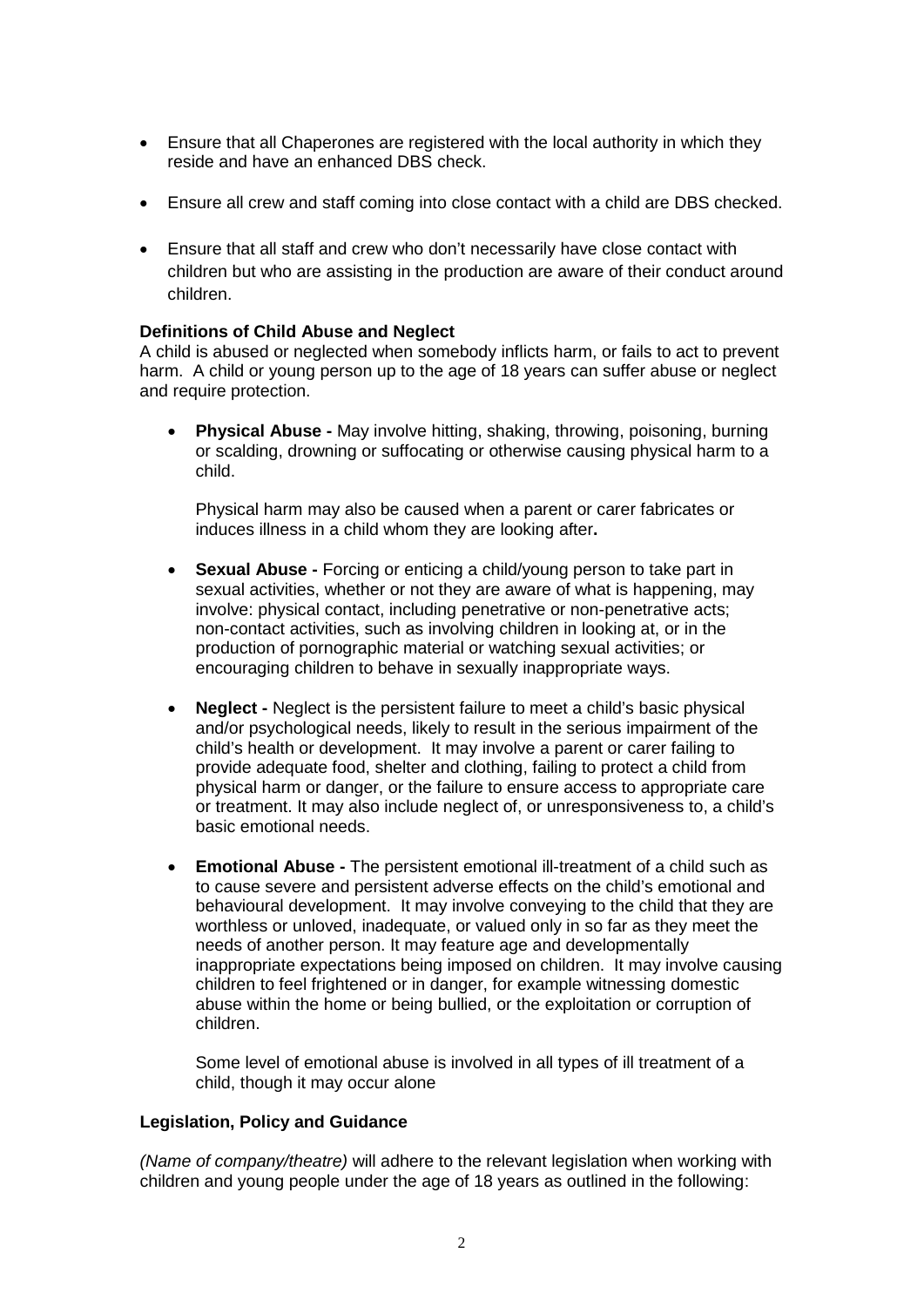- Children Act 1989
- Children Act 2004
- Safeguarding Children: Working Together under the Children Act 2004 (WAG, 2006)
- All Wales Child Protection Procedures (2008)

### **Suspicion of Abuse**

• If you see or suspect abuse of a child, immediately make this known to the designated individual/manager responsible for child protection.

### **Disclosure of Abuse**

If a child tells you that they or another child or young person is being abused:-

- Always stop and listen straight away, show that you take their allegations seriously.
- Encourage the child to talk, but do not ask leading questions, interrupt or ask the child to repeat itself.
- Never promise that you will keep what is said confidential or secret explain that if you are told something of concern that you will need to let someone know but that you will only tell the people who need to know and can help.
- Record what you have been told accurately and as soon as possible. Use the child's own words. Make a note of the time, location, whether any one else present and of the Child's demeanour.
- Ensure that your concerns are reported immediately to the designated individual/manager
- Do not confront the alleged abuser.

### **Handling Allegations**

- If a child makes an allegation against a member of staff it must be reported as a matter of urgency to the designated manager/individual for child protection who will refer to Social Services department for Children's Services. If the allegation is against the designated person then the information should be reported to another senior manager or directly to Social Services department for Children's Services. (This would generally be referred to the authority in which the alleged incident took place).
- The alleged perpetrator should not be made aware of the allegation at this point.

### **Recording**

• In all situations the details of allegation or reported incident must be recorded. Make accurate notes of time, dates, incident or disclosure, people involved, what was said and done and by whom, action taken to investigate, further action taken e.g. suspension of individual and if relevant: reasons why the matter was not referred to a statutory agency, name of person reporting and to whom it was reported

The record must be stored securely and shared only with those who need to know.

• **DO NOT worry that you might be mistaken; you have a responsibility to pass on your concerns following a disclosure. Never think abuse is impossible, or that an accusation about a person you know well and**